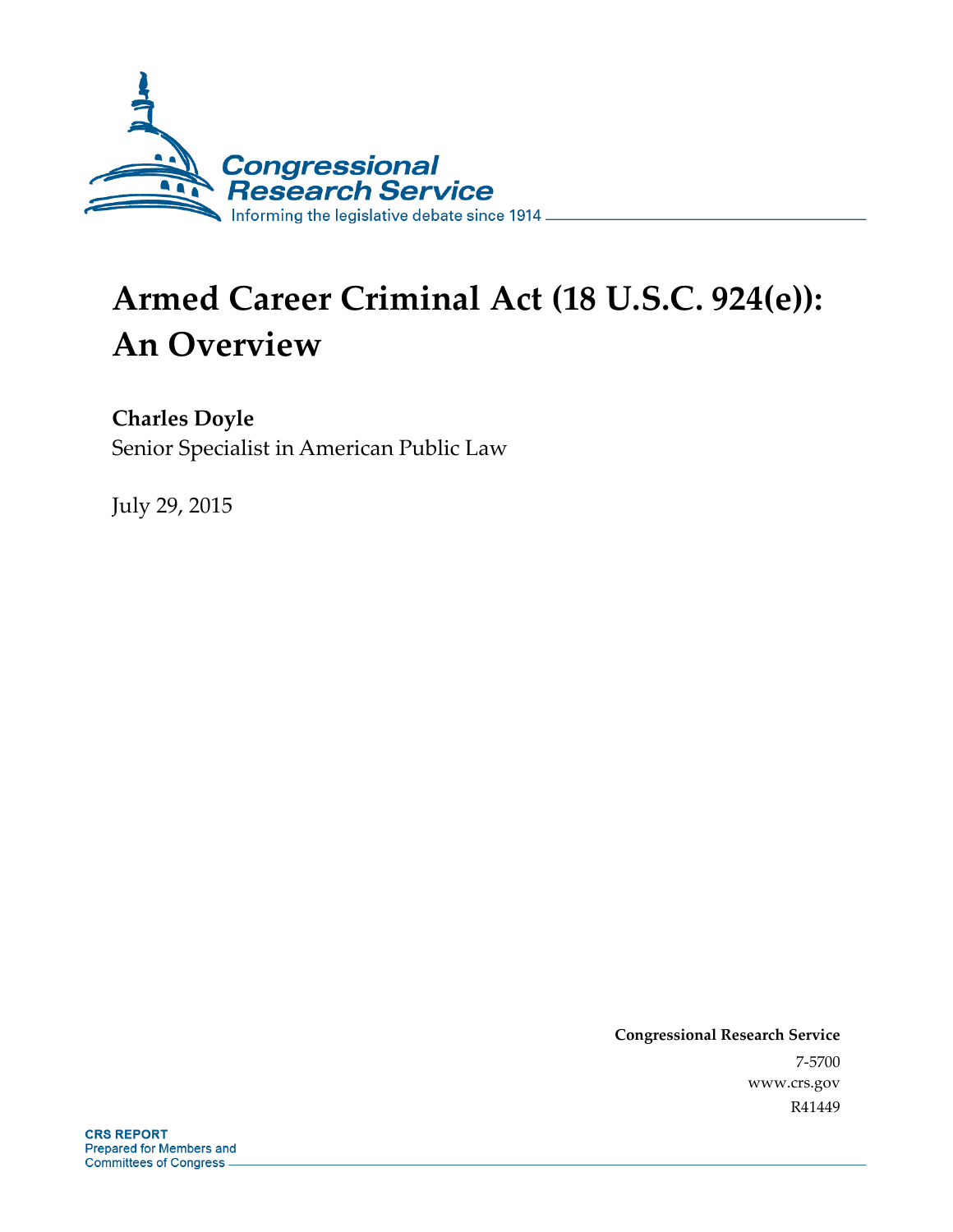## **Summary**

The Armed Career Criminal Act (ACCA), 18 U.S.C. 924(e), requires imposition of a minimum 15-year term of imprisonment for recidivists convicted of unlawful possession of a firearm under 18 U.S.C. 922(g), who have three prior state or federal convictions for violent felonies or serious drug offenses.

Section 924(e) defines serious drug offenses as those punishable by imprisonment for 10 years or more. It defines violent felonies as those (1) that have an element of threat, attempt, or use of physical force against another, (2) that involve burglary, arson, or extortion, or (3) that constitute crime similar to burglary, arson, or extortion under the section's "residual clause." The Sentencing Commission recommended that Congress consider clarifying the statutory definitions of the violent felony categories. Thereafter in *Johnson v. United States*, the Supreme Court declared the residual clause unconstitutionally vague and thus effectively void.

Otherwise, constitutional challenges to the application of §924(e) have been largely unsuccessful, regardless of whether they were based on arguments of cruel and unusual punishment, double jeopardy, due process, grand jury indictment or jury trial rights, the right to bear arms, or limits on Congress's legislative authority.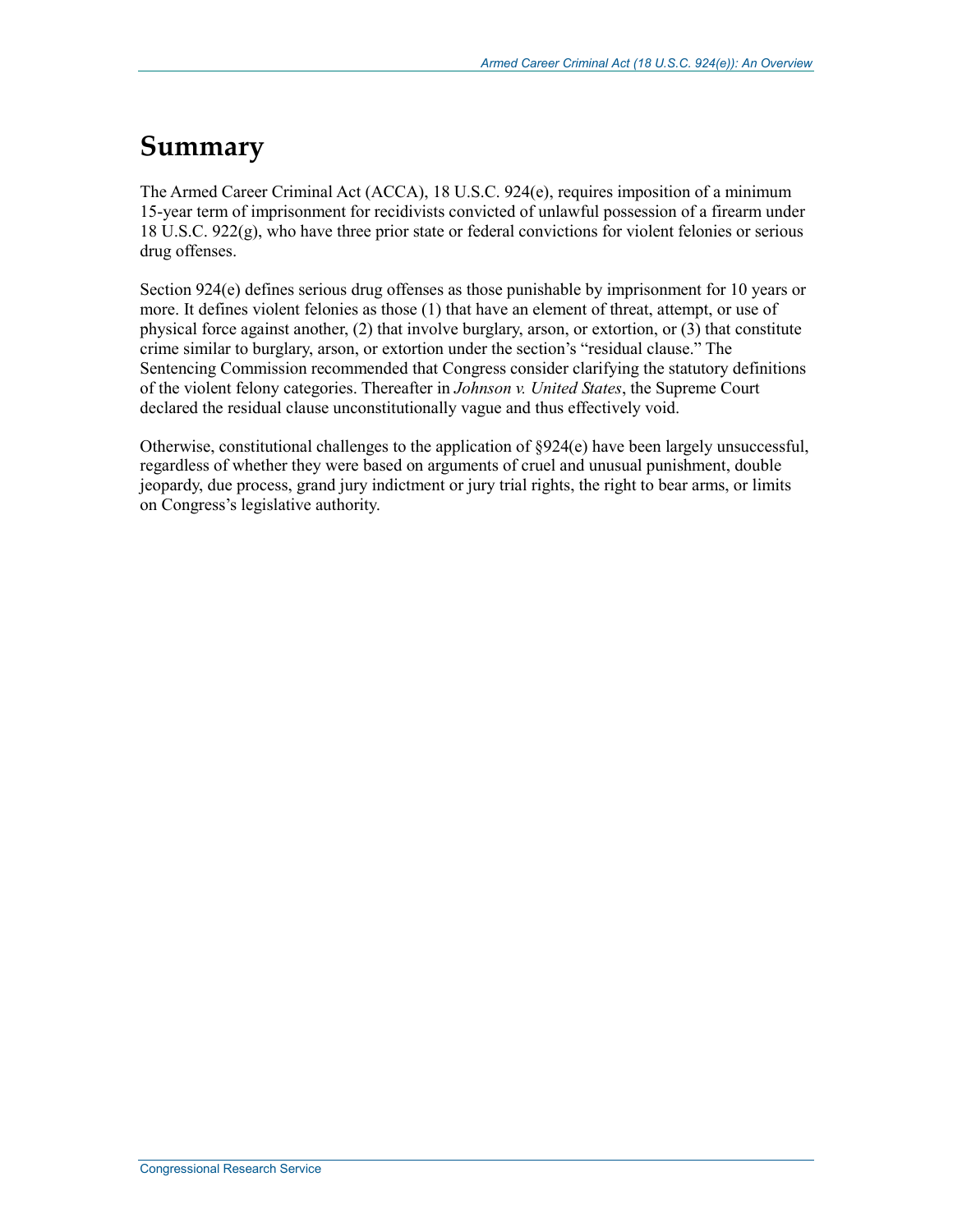# Contents

### Appendixes

|--|--|

### Contacts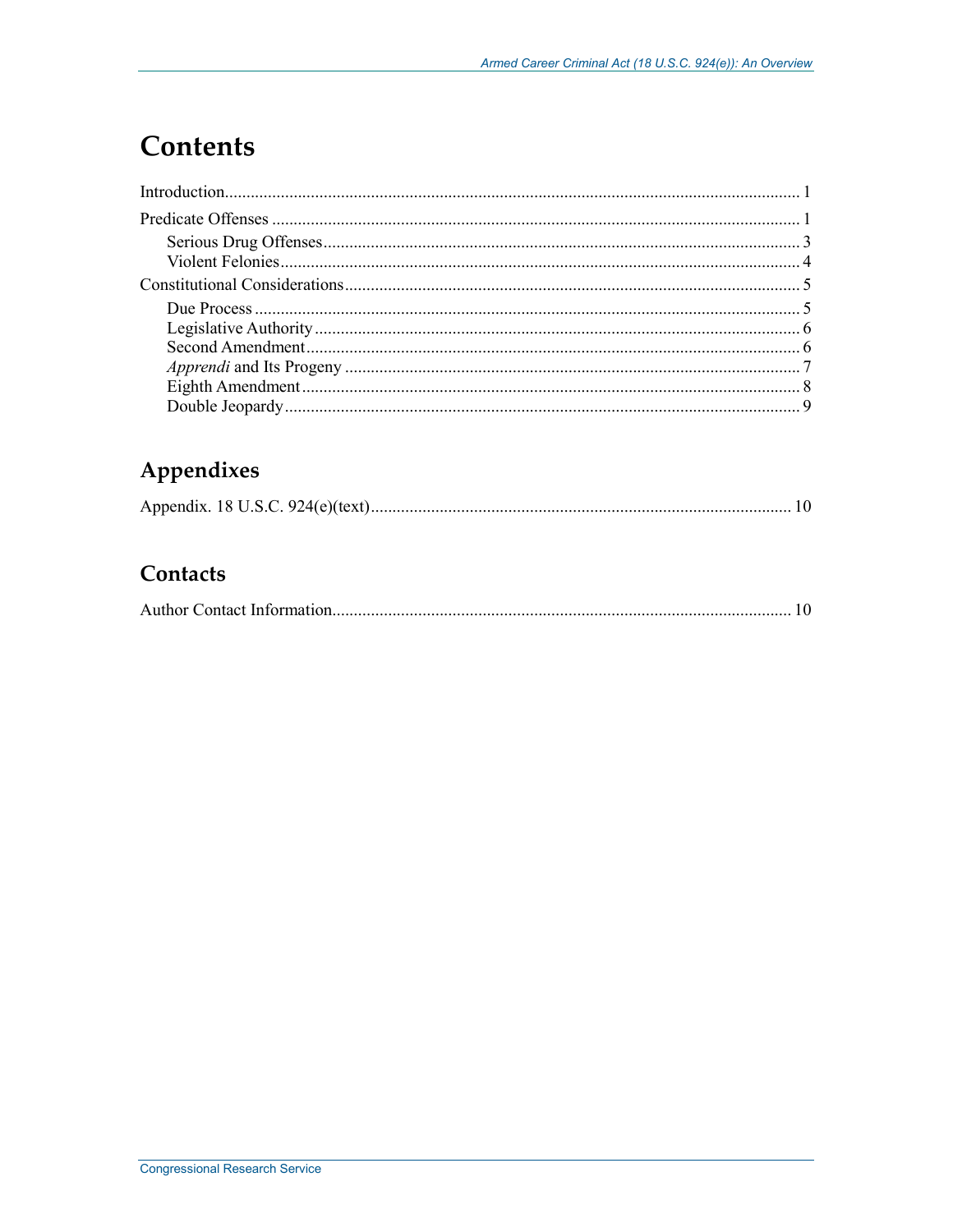### **Introduction**

In the case of a person who violates section  $922(g)$  of this title and has three previous convictions by any court referred to in section  $922(g)(1)$  of this title for a violent felony or a serious drug offense, or both, committed on occasions different from one another, such person shall be fined under this title and imprisoned not less than fifteen years.... 18 U.S.C. 924(e)(1)

Section 922(g) outlaws the possession of firearms by felons, fugitives, and various other categories of individuals.<sup>1</sup> The Armed Career Criminal Act (ACCA), quoted above, visits a 15year mandatory minimum term of imprisonment upon anyone who violates §922(g), having been convicted three times previously of a violent felony or serious drug offense.<sup>2</sup> Its provisions are most often triggered by felons, with three qualifying prior convictions, found in possession of a firearm. More often than not, the prior convictions are for violations of state law.

Congress directed the United States Sentencing Commission to report on the impact on the federal criminal justice system of mandatory minimum sentencing provisions like Section  $924(e)$ .<sup>3</sup> As part of its study, the commission solicited the views of federal trial judges. Almost 60% of those responding to a Sentencing Commission survey indicated that they considered §924(e) mandatory minimum sentences appropriate.<sup>4</sup>

### **Predicate Offenses**

1

Section 924(e) begins with unlawful possession of a firearm ("a person who violates section  $922(g)$ "). The triggering possession offense need not itself involve a drug or violent crime.<sup>5</sup> Section 924(e)'s 15-year mandatory minimum term of imprisonment instead flows as a consequence of the offender's prior criminal record ("three prior convictions ... referred to in section  $922(g)(1)$  ... for a violent felony or a serious drug offense"). <sup>6</sup> Not all violent felonies or serious drug offenses count. Section  $922(g)(1)$  refers to "crime[s] punishable by imprisonment for a term exceeding one year." That term is defined in turn to exempt certain convictions, principally those which have been overturned, pardoned, or otherwise set aside as a matter of state law.<sup>7</sup>

 $<sup>1</sup>$  The disqualified categories cover felons, fugitives, drug addicts, mental defectives, unlawful aliens, dishonorably</sup> discharged members of the Armed Forces, individuals who have renounced their U.S. citizenship, those under a domestic violence restraining order, and those convicted of misdemeanor domestic violence, 18 U.S.C. 922(g)(1)-(9).

<sup>2</sup> Section 924(e) appears in its entity as an **Appendix** to this report. The ACCA is not to be confused with the federal three-strikes statute, 18 U.S.C. 3559(c), which establishes a mandatory term of life imprisonment upon a third serious violent felony conviction, or with its two-strike counterpart in 18 U.S.C. 3559(e), relating to mandatory life imprisonment for repeated child sex offenders.

<sup>3</sup> Section 4713, P.L. 111-84, 123 Stat. 2843 (2009).

<sup>4</sup> United States Sentencing Commission, *Results of Survey of United States District Judges: January 2010 through March 2010, Question 1. Mandatory Minimums* (June 2010), available at http://www.ussc.gov/Judge\_Survey/2010/ JudgeSurvey\_201006.pdf.

 $5$  *United States v. Raymond, 778 F.3d 716, 717 (8<sup>th</sup> Cir. 2015).* 

<sup>6</sup> The sentence is mandatory plea agreements to the contrary notwithstanding, *United States v. Symington*, 781 F.3d 1308, 1313 (11th Cir. 2015), citing, *United States v. Davis*, 689 F.3d 349, 354 (4th Cir. 2012), and *United States v. Moyer*, 282 F.3d 1311, 1314 (4<sup>th</sup> Cir. 2002).

<sup>&</sup>lt;sup>7</sup> 18 U.S.C. 921(20)("The term 'crime punishable by imprisonment for a term exceeding one year' does not include-(A) any Federal or State offenses pertaining to antitrust violations, unfair trade practices, restraints of trade, or other similar offenses relating to the regulation of business practices, or (B) any State offense classified by the laws of the (continued...)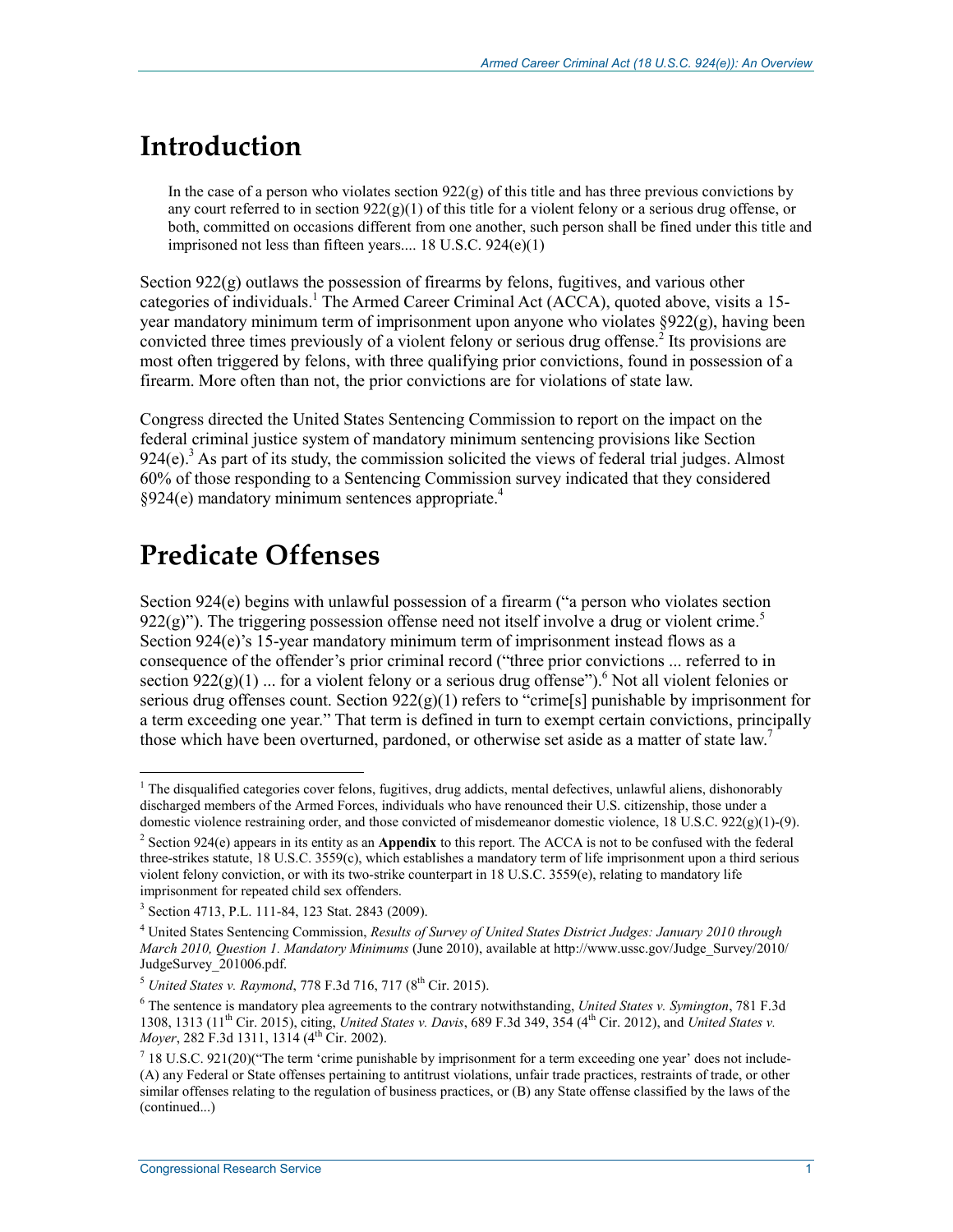Moreover, those violent felonies or serious drug offenses which do count must have been committed on different occasions.<sup>8</sup> "[T]o trigger a sentence enhancement under the ACCA, a defendant's prior felony convictions must involve separate criminal episodes. However, offenses are considered distinct criminal episodes if they occurred on occasions different from one another. Two offenses are committed on occasions different from one another if it is possible to discern the point at which the first offense is completed and the second offense beings.<sup>39</sup> Thus, separate drug deals on separate days will constitute offenses committed on different occasions though they involve the same parties and location.<sup>10</sup> The fact that two crimes occurred on a different occasion, however, must be clear on the judicial record; recourse to police records will not do.<sup>11</sup>

The question of whether a defendant's prior conviction qualifies as a predicate offense becomes more difficult when the statute of conviction encompasses some misconduct which qualifies as a predicate offense, as well as other misconduct which does not. For instance, does §924(e) apply to a conviction under a state arson statute which covers more than Congress contemplated when it designated "arson" as a predicate offense? The question turns on whether it can clearly be established from the elements of the statute of conviction, the charging documents, and

 $\overline{a}$ 

<sup>10</sup> *United States v. Ross*, 569 F.3d 821, 823 (8<sup>th</sup> Cir. 2009).

<sup>(...</sup>continued)

State as a misdemeanor and punishable by a term of imprisonment of two years or less. What constitutes a conviction of such a crime shall be determined in accordance with the law of the jurisdiction in which the proceedings were held. Any conviction which has been expunged, or set aside or for which a person has been pardoned or has had civil rights restored shall not be considered a conviction for purposes of this chapter, unless such pardon, expungement, or restoration of civil rights expressly provides that the person may not ship, transport, possess, or receive firearms"); *United States v. Sellers*, 784 F.3d 876, 881-87 (2d Cir. 2015)(A New York youthful offender conviction set aside as a matter of New York law does not qualify as a predicate offense), citing in accord, *United States v. Collins*, 61 F.3d 1379, 1382 (9th Cir. 1995), and *United States v. Clark*, 993 F.2d 402, 403 (4th Cir. 1993); and distinguishing, *United States v. Ellis*, 619 F.3d 72,75 (1<sup>st</sup> Cir. 2010)("It was not blatant error for the sentencing court to take [a defendant's] juvenile adjudication into consideration for the purpose of applying the ACCA' because 'juvenile adjudications [under Massachusetts law] are not "set aside" for the purpose of imposing sentence in later criminal proceedings'").

 $8$  18 U.S.C. 924(e)(1).

<sup>&</sup>lt;sup>9</sup> *United States v. Martin*, 526 F.3d 926, 938-39 (6<sup>th</sup> Cir. 2008)(internal citations omitted); see also, *United States v. Archie*, 771 F.3d 217, 223 (4th Cir. 2014); *United States v. Jenkins*, 770 F.3d 507, 509 (6th Cir. 2014)(internal citations omitted)(Sometimes the issue is a close question. "[I]f say several crimes occurred during a compressed period of time or in the same place. In such settings, we consider three basic questions in the context of the circumstances of the crimes. Can we distinguish between the point at which the first offense is completed and the point ... the second offense begins? Could the felon have ceased his criminal conduct after the first offense and withdrawn without committing the second? And did the offenses take place in different residences or business locations?"); *United States v. Weeks*, 711 F.3d 1255, 1261 (11<sup>th</sup> Cir. 2013)(internal citations and quotation marks omitted)("To satisfy the ACCA's differentoccasions requirement, a defendant must have at least three prior convictions for crimes that are temporally distinct. So long as the predicate crimes are successive rather than simultaneous, they constitute separate criminal episodes for purposes of the ACCA"); *United States v. Chappell*, 704 F.3d 551, 552 ( $8<sup>th</sup>$ Cir. 2013)(internal citations and quotation marks omitted)("Under the ACCA, each distinct criminal episode—as opposed to a continuous course of conduct—is a separate predicate offense, regardless of the date of the convictions or the number of trials or pleas resulting in those convictions. And we have indicated that a criminal offense is a distinct criminal episode when it occurs in a different location and at a different time").

<sup>&</sup>lt;sup>11</sup> *United States v. Tucker*, 603 F.3d, 260, 266 (4<sup>th</sup> Cir. 2010)("Here, the district court relied on the PSR's [Probation Service's Presentence Report] recitation of the facts about the burglaries, but the PSR relied on the police incident report, which is not allowed ..."); see also, *United States v. Dantzler*, 771 F.3d 137, 149-50 (2d Cir. 2014); *United States v. Weeks*, 711 F.3d 1255, 1260 (11<sup>th</sup> Cir. 2013); *United States v. Sneed*, 600 F.3d 1326, 1332-333(11<sup>th</sup> Cir. 2010), each citing, *Shepard v. United States*, 544 U.S. 13 (2005).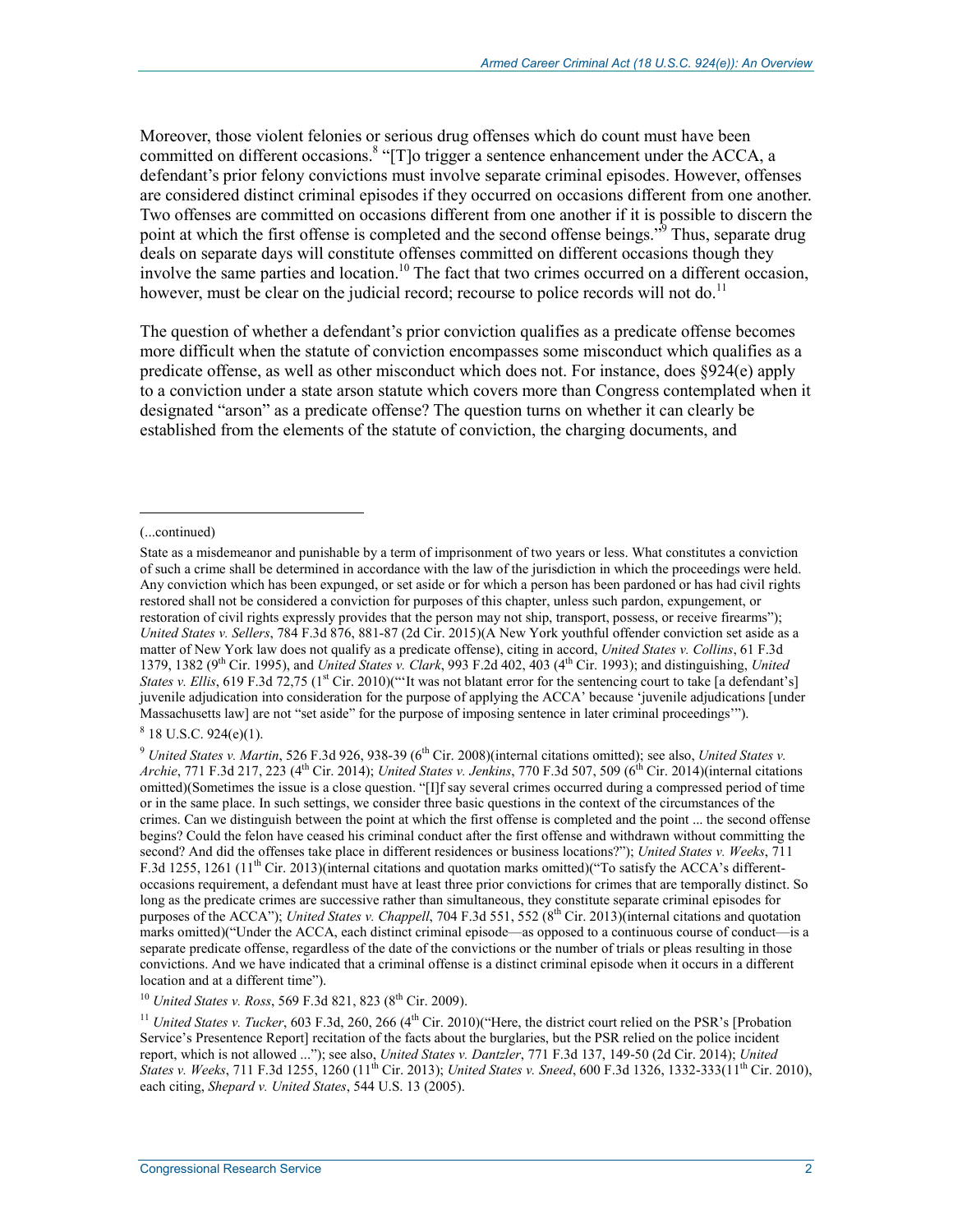comparable records that the defendant was convicted of "generic arson," that is, arson as understood in  $§924(e).$ <sup>12</sup>

There is "no authority to ignore [an otherwise qualified] conviction because of its age or its underlying circumstances. Such considerations are irrelevant ... under the Act."<sup>13</sup> Moreover, application of Section 924(e) provides no opportunity to challenge the validity of the underlying predicate offenses.14

### **Serious Drug Offenses**

1

The section defines serious drug offenses as those violations of state or federal drug law punishable by imprisonment for 10 years or more.<sup>15</sup> Conviction under a statute which carries a 10-year maximum for repeat offenders qualifies, even though the maximum term for first-time offenders is five years.<sup>16</sup> It is the maximum permissible term which determines qualification, even when discretionary sentencing guidelines called for a term of less than 10 years,  $17$  or when the defendant was in fact sentenced to a lesser term of imprisonment.<sup>18</sup> To qualify as a predicate drug offense, the crime must have been at least a 10-year felony at the time of conviction for predicate offense.<sup>19</sup>

As long as the attempt or conspiracy was punishable by imprisonment for 10 years or more, the term "serious drug offense" includes attempts or conspiracies to commit a serious drug offense.<sup>20</sup>

<sup>&</sup>lt;sup>12</sup> *United States v. Gatson*, 776 F.3d 405, 410 (6<sup>th</sup> Cir. 2015)(internal citations omitted)("Section 924(e) specifically lists arson as a violent felony. But not every felony that a state labels as arson fits §924(e)'s definition of arson. Instead, we ask whether Gatson's offense comports with the 'generic contemporary meaning' of arson.... Thus, like every other court to consider the question, we conclude that generic arson embraces the intentional or malicious burning of any property").

<sup>&</sup>lt;sup>13</sup> *United States v. Moody*, 770 F.3d 577, 580 (7<sup>th</sup> Cir. 2014), citing inter alia, *Shepard v. United States*, 544 U.S. 13, 15-17 (2005).

<sup>&</sup>lt;sup>14</sup> *Custis v. United States*, 511 U.S. 485, 487 (1994)("a defendant has no such right (with the sole exception of convictions obtained in violation of the right to counsel) to collaterally attack prior convictions"); *Daniels v. United States*, 532 U.S. 374, 378-82 (2001); *United States v. Coleman*, 655 F.3d 480, 485 (6th Cir. 2011); *United States v. Greer*, 607 F.3d 559, 565 (8th Cir. 2010); *United States v. Dean*, 604 F.3d 169, 174-75 (4th Cir. 2010); *United States v. Covington*, 565 F.3d 1336, 1345 (11<sup>th</sup> Cir. 2009); *United States v. Buie*, 547 F.3d 401, 403-404 (2d Cir. 2008); *United States v. Krejcarek*, 453 F.3d 1290, 1297 10<sup>th</sup> Cir. 2006).

<sup>&</sup>lt;sup>15</sup> 18 U.S.C. 924(e)(2)(A)("the term 'serious drug offense' means - (i) an offense under the Controlled Substances Act (21 U.S.C. 801 et seq.), the Controlled Substances Import and Export Act (21 U.S.C. 951 et seq.), or chapter 705 of title 46, for which a maximum term of imprisonment of ten years or more is prescribed by law; or (ii) an offense under State law, involving manufacturing, distributing, or possessing with intent to manufacture or distribute, a controlled substance (as defined in section 102 of the Controlled Substances Act (21 U.S.C. 802), for which a maximum term of imprisonment of ten years or more is prescribed by law").

<sup>16</sup> *United States v. Rodriquez*, 533 U.S. 377, 380 (2008). The record must make it clear, however, that the defendant was subject to any recidivist provision needed to reach the 10-year threshold, *United States v. Lockett*, 782 F.3d 349, 352-53 (7th Cir. 2015)(*Rodriquez* requires the government to provide evidence from the record that the defendant was in fact subject to the enhanced recidivist penalties that could elevate his sentence past the ten-year mark").

<sup>&</sup>lt;sup>17</sup> *United States v. Rodriquez*, 533 U.S. at 390; *United States v. Mayer*, 560 F.3d 948, 963(9<sup>th</sup> Cir. 2009).

<sup>18</sup> *United States v. Buie*, 547 F.3d 401, 404 (2d Cir. 2008); *United States v. Williams*, 508 F.3d 724, 728 (4th Cir. 2007); *United States v. Henton, 473 F.3d 467, 470 (7<sup>th</sup> Cir. 2004).* 

<sup>19</sup> *McNeill v. United States*, 131 S.Ct. 2218, 2220 (2011); *Rivera v. United States*, 716 F.3d 685, 688-89 (2d Cir. 2013).

<sup>&</sup>lt;sup>20</sup> *United States v. Trent*, 767 F.3d 1046, 1057 (10<sup>th</sup> Cir. 2014), citing in accord, *United States v. Bynum*, 669 F.3d 880, 887 (8th Cir. 2012); *United States v. Williams*, 488 F.3d 1004, 1009 (D.C. Cir. 2007); and *United States v. McKinney*, 450 F.3d 39, 44 ( $1<sup>st</sup>$  Cir. 2006).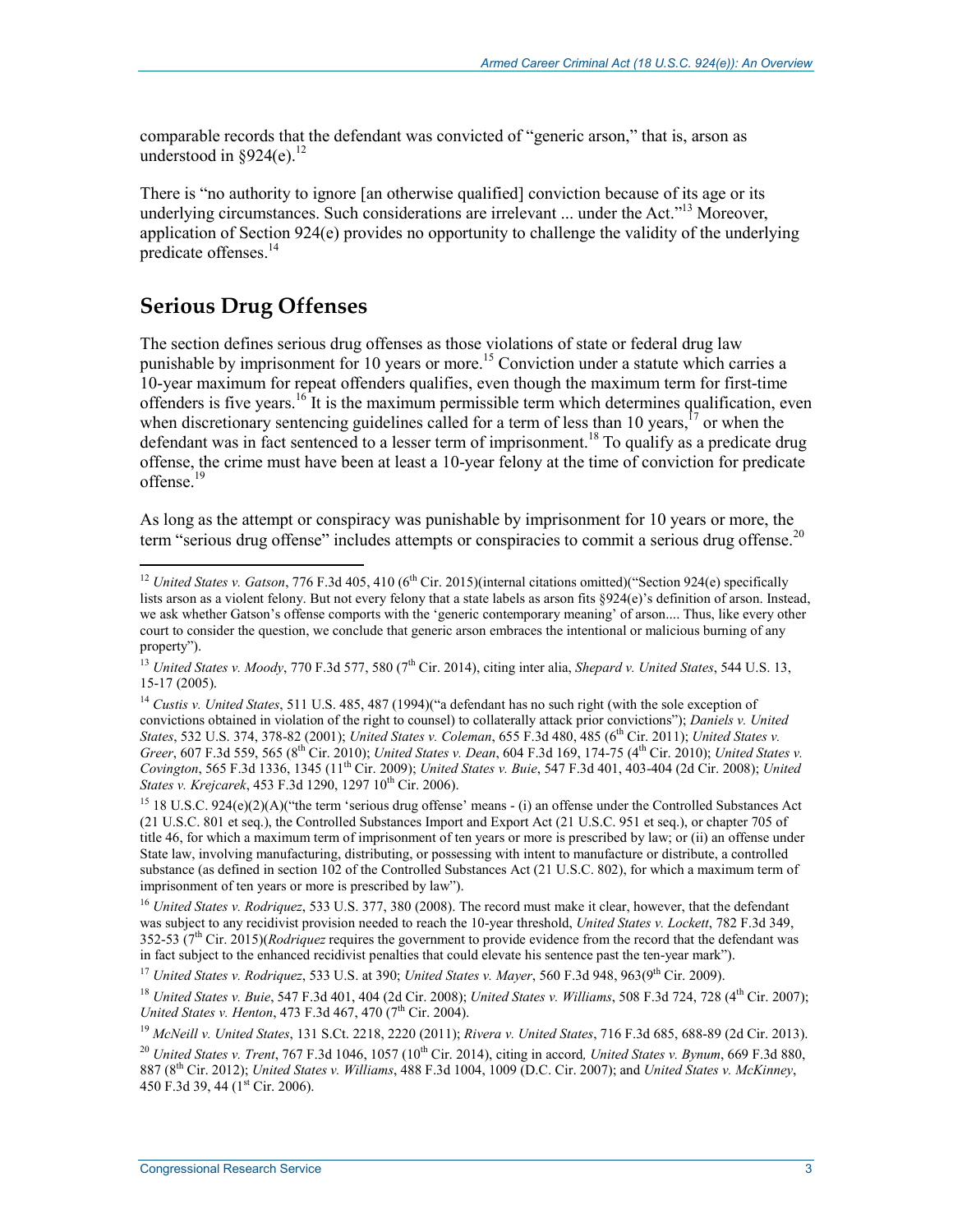By the same token, there is no need to prove that the defendant knew of the illicit nature of the controlled substance involved in his predicate serious drug offense, as long as the serious drug offense satisfied the 10-year requirement and, in the case of state law predicate, involved the manufacture, distribution, or possession with intent to distribute a controlled substance.<sup>21</sup>

### **Violent Felonies**

The assessment of whether a past crime constitutes a violent felony for purposes of  $\S 924(e)$  is more complicated than whether a drug offense is a serious drug offense for such purposes. The task involves an examination of "how the law defines the offense and not ... how an individual offender might have committed it on a particular occasion."<sup>22</sup> Violent felony predicates under §924(e) come in three varieties: offenses in which the use of physical force is an element; offenses of the burglary/arson/extortion class; and offenses under the residual clause, that is, offenses comparable to the burglary/arson/extortion class of offenses.<sup>23</sup>

*Physical force.* The physical force category consists of those offenses that have "as an element" the use, attempted use, or threatened use of physical force against the person of another."<sup>24</sup> "Physical force" here means "violent force - that is, force capable of causing physical pain or injury to another person."25 Thus, it does not include state convictions for intentional touching of another, such as the Florida statute in *Johnson*, 26 but it does include convictions for the threatened use of violent force. $27$ 

*Burglary et al.* The second variety of violent felony predicates consists of the crimes of burglary, arson, extortion, or the use of explosives.<sup>28</sup> As noted earlier, whether a prior conviction qualifies as a conviction for burglary, arson, extortion or use of explosives depends upon whether the crime of conviction—as evidenced by the statutory elements, indictments, jury instructions, or comparable court records—matches the generic description of one of those offenses.<sup>2</sup>

*Residual clause.* The Supreme Court had previously held that the crimes found in the residual clause (crimes that "otherwise involve ...") were only those similar to the enumerated crimes of burglary, arson, extortion and the use of explosives, those marked by "purposeful, violent and

<sup>&</sup>lt;sup>21</sup> *United States v. Smith, 775 F.3d 1262, 1226-227 (11<sup>th</sup> Cir. 2014).* 

<sup>22</sup> *Begay v. United States*, 553 U.S. 137, 141 (2008).

<sup>&</sup>lt;sup>23</sup> 18 U.S.C. 924(e)(2)(B)("the term 'violent felony' means any crime punishable by imprisonment for a term exceeding one year, or any act of juvenile delinquency involving the use or carrying of a firearm, knife, or destructive device that would be punishable by imprisonment for such term if committed by an adult, that - (i) has as an element the use, attempted use, or threatened use of physical force against the person of another; or (ii) is burglary, arson, or extortion, involves use of explosives, or otherwise involves conduct that presents a serious potential risk of physical injury to another"). The Supreme Court in *Johnson v. United States*, 135 S.Ct. 2551, 2563 (2015), declared the residual clause constitutionally vague and thus an impermissible basis upon which to impose  $\S924(e)$ 's mandatory minimum sentence.<br><sup>24</sup> 18 U.S.C. 924(e)(2)(B)(i).

<sup>25</sup> *Johnson v. United States*, 559 U.S. 133, 140 (2010); *United States v. Hood*, 774 F.3d 638, 645 (10th Cir. 2014); *Turner v. Warden*, 709 F.3d 1328, 1336 (11th Cir. 2013); *United States v. Anderson*, 695 F.3d 390, 400 (6th Cir. 2012); *United States v. Taylor*, 659 F.3d 339, 346 (4<sup>th</sup> Cir. 2011).

<sup>26</sup> *Johnson v. United States*, 559 U.S. at 145.

<sup>&</sup>lt;sup>27</sup> *United States v. Elliott*, 757 F.3d 492, 496 (6<sup>th</sup> Cir. 2014).

 $^{28}$  18 U.S.C. 924(e)(2)(B)(ii).

<sup>&</sup>lt;sup>29</sup> *United States v. Gatson, 776 F.3d 405, 410 (6<sup>th</sup> Cir. 2015).*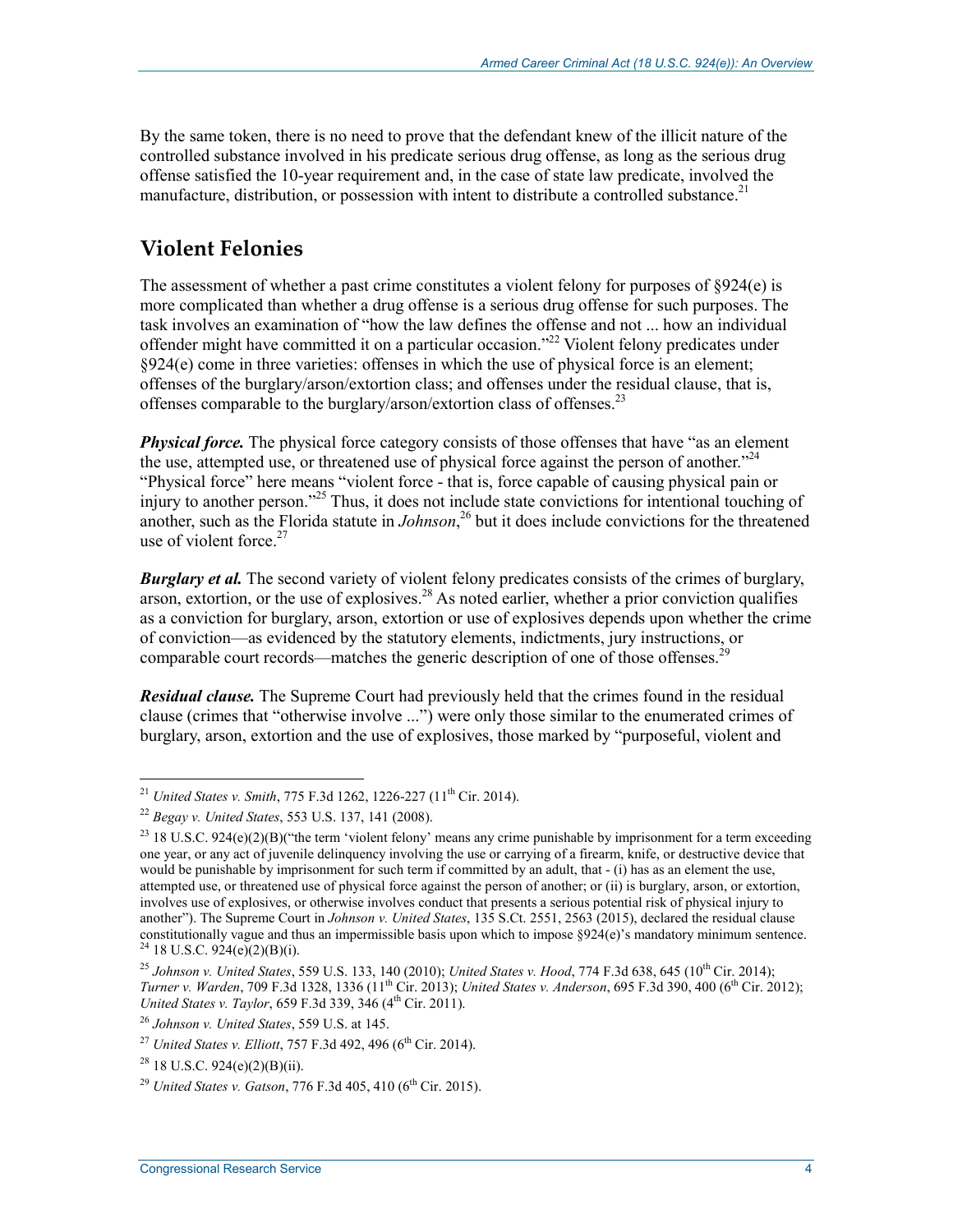aggressive conduct.<sup> $30$ </sup> Most recently, as discussed below, the Court found the standard unconstitutionally vague, simply too uncertain in its reach to guide those who must honor the clause's prohibition and those who must apply any failure to do so.<sup>31</sup>

Prior to the Court's decision, the Sentencing Commission had recommended that Congress consider clarifying amendments to the  $ACCA$ 's definitions of its predicate offenses.<sup>32</sup>

### **Constitutional Considerations**

Defendants have raised a number of constitutional challenges to the application of Section 924(e). They have argued that Congress lacked the constitutional authority to enact the section, that application in their case violates the Second Amendment, the Fifth Amendment, the Sixth Amendment, and/or the Eighth Amendment. Other than the Due Process Clause challenge in *Johnson v. United States*, 33 their arguments have yet to succeed.

#### **Due Process**

The Fifth Amendment declares that no "person shall ... be deprived of life, liberty, or property, without due process of law."<sup>34</sup> This proscription condemns vague laws that punish without giving fair warning of the law's demands or that are so unclear as to invite arbitrary enforcement.<sup>35</sup> In the eyes of the Court in *Johnson*, "[t]wo features of the residual clause conspire to make it unconstitutionally vague. In the first place, the residual clause leaves grave uncertainty about how to estimate the risk posed by a crime. It ties the judicial assessment of risk to a judicially imagined 'ordinary case' of a crime, not to real-world facts or statutory elements. How does one go about deciding what kind of conduct the 'ordinary case' of a crime involves?"36

Then to make matters worse, as the Court sees it, "the residual clause leaves uncertainty about how much risk it takes for a crime to qualify as a violent felony."<sup>37</sup> In sum, "[b]y combining indeterminacy about how to measure the risk posed by a crime with indeterminacy about how

<u>.</u>

<sup>30</sup> *Begay v. United States*, 553 U.S. 137, 144-45 (2008); *Chambers v. United States*, 555 U.S. 122, 692 (2009); *United States v. Alexander*, 609 F.3d 1250, 1254-255 (11<sup>th</sup> Cir. 2010).

<sup>&</sup>lt;sup>31</sup> *Johnson v. United States*, 135 S.Ct. 2551, 2563 (2015); see also, *United States v. Snyder*, F.3d , \*4 (July 20, 2015)("[T]he residual clause violates due process in all instances, even when the felony at issue falls clearly within its scope").

<sup>32</sup> United States Sentencing Commission, *Report to the Congress: Mandatory Minimum Penalties in the Federal Criminal Justice System*, 365 (2011), available at http://www.ussc.gov/Legislative\_and\_Public\_Affairs/ Congressional\_Testimony\_and\_Reports/Mandatory\_Minimum\_Penalties/20111031\_RtC\_Mandatory\_Minimum.cfm.

<sup>33 135</sup> S.Ct. 2551, 2563 (2015).

<sup>34</sup> U.S. Const. Amend. V.

<sup>35</sup> *Johnson v. United States*, 135 S.Ct. at 2556, citing, *Kolender v. Lawson*, 461 U.S.C. 352, 357-58 (1983)("Our cases establish that the Government violates this [due process] guarantee by taking away someone's life, liberty, or property under a criminal law so vague that it fails to give ordinary people fair notice of the conduct it punishes or so standardless that it invites arbitrary enforcement").

<sup>36</sup> *Johnson v. United States*, 135 S.Ct. at 2557.

<sup>37</sup> *Id.* at 2558.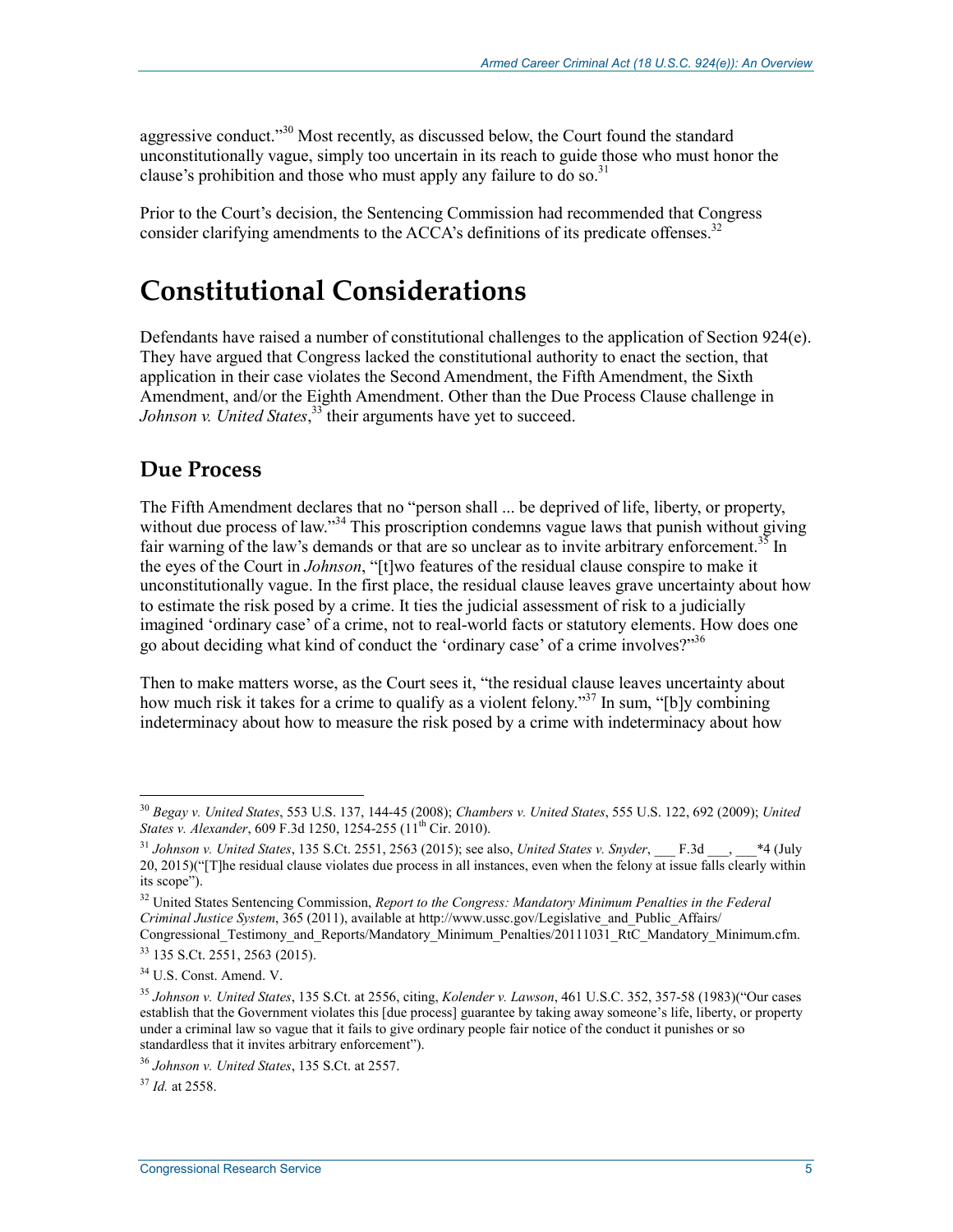much risk it takes for the crime to qualify as a violent felony, the residual clause produces more unpredictability and arbitrariness than the Due Process Clause tolerates."<sup>38</sup>

The Fifth Amendment Due Process Clause also has an equal protection component under which the federal government is subject to limitations akin to those which the Fourteenth Amendment Equal Protection Clause imposes upon the states.<sup>39</sup> Occasionally, a defendant has argued to no avail that §924(e) "violates equal protection because it does not apply uniformly to similarly situated defendants previously convicted of drug offenses in different states.<sup> $40$ </sup>

#### **Legislative Authority**

The Constitution vests Congress with authority to enact legislation "necessary and proper" to carry into execution the powers which the Constitution grants the Congress or any other officer, department, or agency of the United States.<sup>41</sup> Those powers which cannot be traced to an enumeration within the Constitution are reserved to the states and the people.<sup>42</sup> Congress's constitutional authority to regulate interstate and foreign commerce is among its most sweeping prerogatives, but the power is not boundless. It permits regulation of the use of the channels of commerce, of the instrumentalities of commerce, of the things that move there, and of those activities which substantially impact commerce.<sup>43</sup> Absent such a nexus, it does not permit Congress to enact legislation proscribing possession of a firearm on school grounds, as the Supreme Court observed in  $L^{\circ}$  *Lopez*<sup>44</sup> Section 922(g)<sup>45</sup> outlaws receipt by a felon of a firearm "which has been shipped or transported in interstate or foreign commerce." This, in the view of the circuit courts to address the issue, is sufficient to bring within Congress's commerce clause power the prohibitions of §922(g) that §924(e) makes punishable.<sup>46</sup>

#### **Second Amendment**

The Second Amendment provides that "A well regulated Militia, being necessary to the security of a free State, the right of the people to keep and bear Arms, shall not be infringed."<sup>47</sup> The Supreme Court in *Heller* declared that "the Second Amendment confer[s] an individual right to keep and bear arms ... [but] the right is not unlimited.... "48 It explained, however, that "nothing in

<sup>&</sup>lt;u>.</u> <sup>38</sup> *Id*.

<sup>39</sup> See *United States v. Armstrong*, 517 U.S. 456, 464 (1996), citing inter alia, *Bolling v. Sharpe*, 347 U.S. 497, 500 (1957).

<sup>&</sup>lt;sup>40</sup> *United States v. Titley*, 770 F.3d 1357, 1359-363 (10<sup>th</sup> Cir. 2014)(holding that §924(e)'s classifications were rationally related to legitimate governmental purposes, and consequently were compatible with equal protection demands); see also, *United States v. Lender*, 985 F.2d 151, 156 (4<sup>th</sup> Cir. 1993).

<sup>41</sup> U.S. Const. Art. I, §8, cl. 18.

<sup>42</sup> U.S. Const. Amend. X.

<sup>43</sup> *United States v. Lopez*, 514 U.S. 549, 558-59 (1995); *United States v. Morrison*, 529 U.S. 598, 609 (2000).

<sup>44</sup> *United States v. Lopez,* 514 U.S. at 552.

 $45$  18 U.S.C. 922(g).

<sup>46</sup> *United States v. Kirk*, 767 F.3d 1136, 1142-153 (11th Cir. 2014); *United States v. Roszkowski*, 700 F.3d 50, 57-8 (1st Cir. 2012); *United States v. Jordan*, 635 F.3d 1181, 1189-190 (11th Cir. 2011); *United States v. McCane*, 573 F.3d 1037, 1047 (10<sup>th</sup> Cir. 2009).

<sup>47</sup> U.S. Const. Amend. II.

<sup>48</sup> *District of Columbia v. Heller*, 554 U.S. 570, 595 (2008).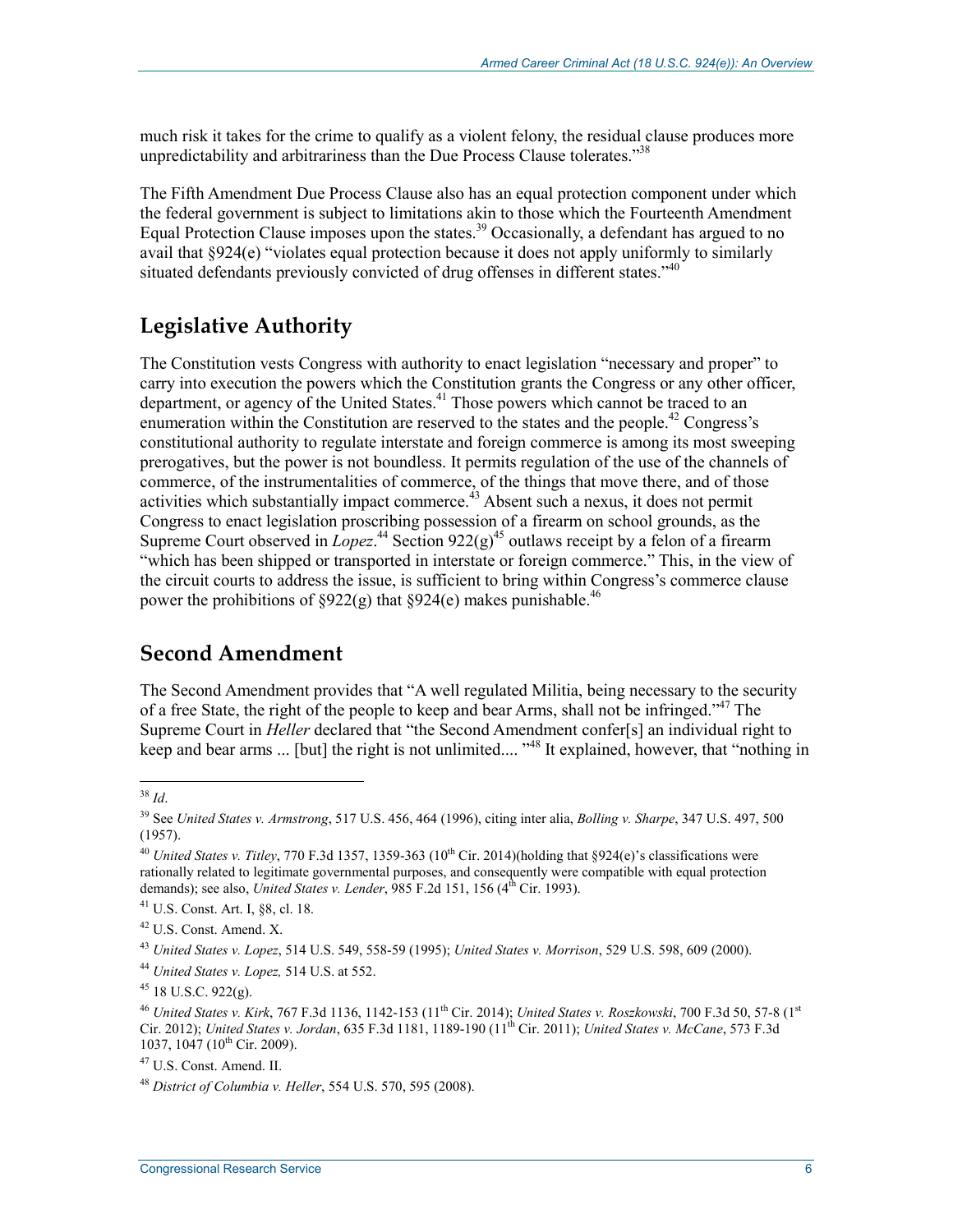our opinion should be taken to cast doubt on longstanding prohibitions on possession of firearms by felons.... <sup>"49</sup> Pointing to the statement in *Heller*, the lower federal appellate courts have concluded that the possession offense does not offend the Second Amendment.<sup>50</sup> From which it seems to follow that §924(e), at least when it imposes a mandatory minimum sanction upon felons who violate  $\S 922(g)(1)$ , is similarly inoffensive.<sup>51</sup>

#### *Apprendi* **and Its Progeny**

The Supreme Court in *Almendarez-Torres* identified the fact of a prior conviction as a sentencing factor. It rejected the argument that the Fifth and Sixth Amendments required that the fact of a defendant's prior conviction be charged in the indictment and found by the jury beyond a reasonable doubt.<sup>52</sup> Yet almost immediately thereafter, it seemed to repudiate the broad implications of *Almendarez-Torres*, while clinging to its narrow holding, "under the Due Process Clause of the Fifth Amendment and the notice and jury trial guarantees of the Sixth Amendment, any fact (*other than prior conviction*) that increases the maximum penalty for a crime must be charged in an indictment, submitted to a jury, and proven beyond a reasonable doubt."<sup>53</sup>

And so the Court continued in *Blakely* and *Booker*: unless the defendant waived, a jury must decide any sentence enhancing fact, other than the fact of a prior conviction.<sup>54</sup> The Court waivered slightly in *Shepard* where a plurality held that a sentencing court may look no further than the judicial record of a prior conviction when faced with a dispute over whether a §924(e) defendant was convicted earlier of a qualifying predicate offense.<sup>55</sup> Justice Thomas, upon whose concurrence the result rested, however, opined that "*Almendarez-Torres* ... has been eroded by this Court's subsequent Sixth Amendment jurisprudence, and a majority of the Court now recognizes that *Almendarez-Torres* was wrongly decided."56

<sup>49</sup> *Id.* at 626.

<sup>&</sup>lt;sup>50</sup> *United States v. Moore*, 666 F.3d 313, 316-17 (4<sup>th</sup> Cir. 2012), summarizing holdings from the Second, Third, Fifth, Sixth, Seventh, Eighth, Ninth, Tenth, and Eleventh Circuits ("We begin our analysis by noting the unanimous result reached by every court of appeals that  $\S 922(g)(1)$  is constitutional, both on its face and as applied. The basis for the various decisions by our sister circuits has varied, but all have uniformly rejected challenges to  $\S 922(g)(1)$  usually based at least in part on the 'presumptively lawful' language in *Heller*").

<sup>&</sup>lt;sup>51</sup> *United States v. Rozier*, 598 F.3d 768, 771-72 (11<sup>th</sup> Cir. 2010)(holding Section 922(g)(1) a permissible limitation of the defendant's Second Amendment right and upholding his sentence under Section 924(e)).

<sup>52</sup> *Almendarez-Torres v. United States*, 523 U.S. 224, 247 (1998).

<sup>53</sup> *Apprendi v. New Jersey*, 530 U.S. 466, 476 (2000)(emphasis added), quoting dicta in *Jones v. United States*, 526 U.S. 227, 243 n.6 (1999).

<sup>54</sup> *Blakely v. Washington*, 542 U.S. 296, 301 (2004)("Other than the fact of a prior conviction, any fact that increases the penalty for a crime beyond the prescribed statutory maximum must be submitted to a jury, and proved beyond a reasonable doubt")*,* quoting *Apprendi v. New Jersey*, 530 U.S. at 490; *United States v. Booker*, 543 U.S. 220, 231 (2005), quoting the same passage from *Apprendi.* 

<sup>55</sup> *Shepard v. United States*, 544 U.S. 13, 16 (2005)("We hold that ... a later court determining the character of an admitted burglary is generally limited to examining the statutory definition, charging document, written plea agreement, transcript of plea colloquy, and any explicit factual finding by the trial judge to which the defendant assented").

<sup>56</sup> *Id.* at 27 (Thomas, J. concurring in part and concurring in the judgment).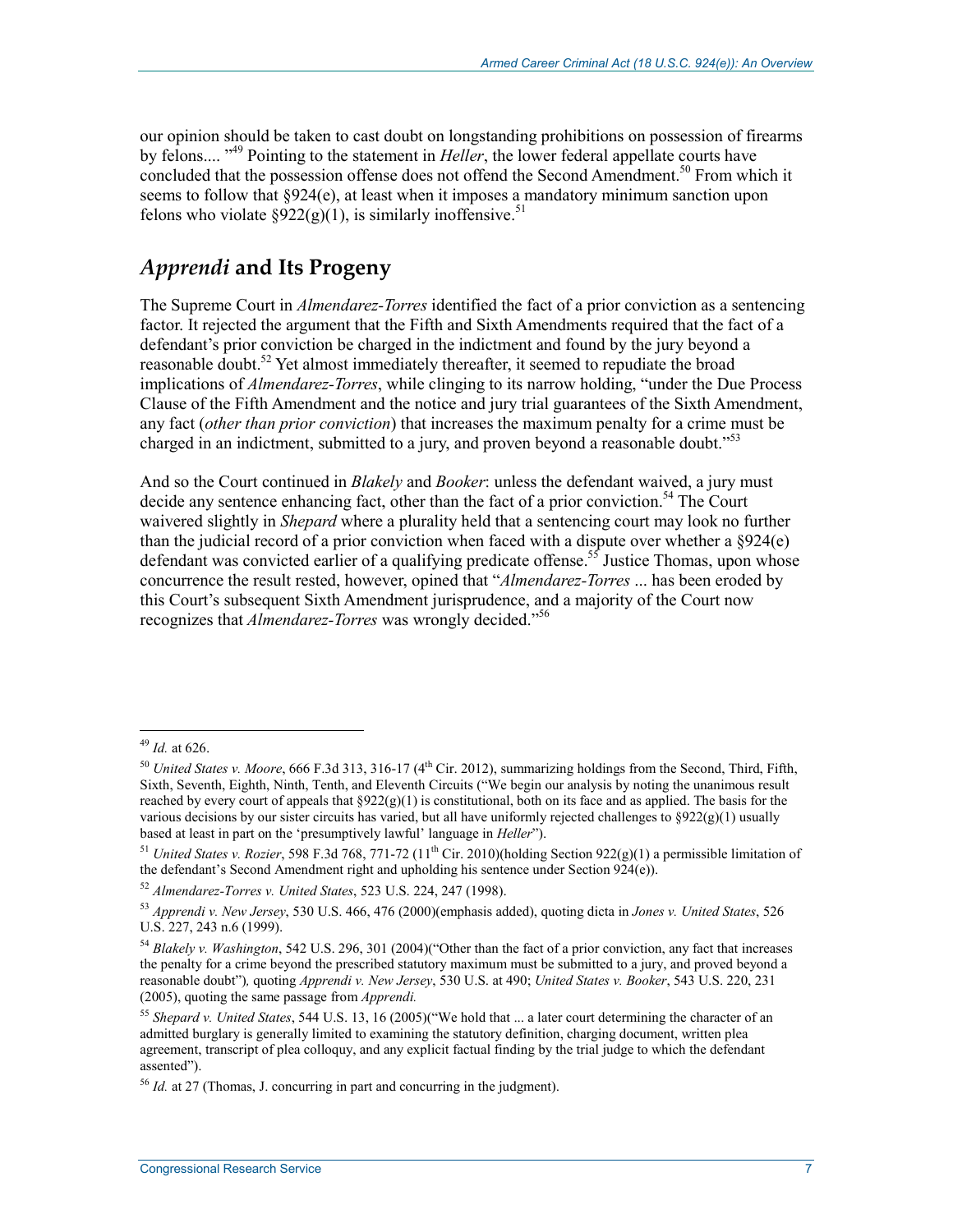Nevertheless, the Court has yet to revisit *Almendarez-Torres*,<sup>57</sup> and the lower federal courts continue to adhere to it in  $\frac{8924}{e}$  cases: the fact of a prior qualifying conviction need not be charged in the indictment nor proved to the jury beyond a reasonable doubt.<sup>58</sup>

### **Eighth Amendment**

Defendants sentenced under Section 924(e) have suggested two Eighth Amendment issues. First, they argue that their sentences are disproportionate to their offenses. Second, they contend that crimes committed when they were juveniles may not be used as predicates.

The Eighth Amendment prohibits the infliction of cruel and unusual punishments.<sup>59</sup> It has been said to prohibit sentences that are "grossly disproportionate" to the crime.<sup>60</sup> Under varying theories, the Supreme Court has held that it permits the imposition of life imprisonment without the possibility of parole of a first-time offender convicted of large scale drug trafficking;<sup>61</sup> and permits the imposition of a sentence of imprisonment for 25 years to life following a "three strikes" conviction resting on three nonviolent grand theft convictions.<sup>62</sup> On the other hand, the Court held in *Ewing* that the Eighth Amendment precludes execution for a capital offense committed by a juvenile,  $^{63}$  and most recently in *Graham* that it precludes imprisonment for life without parole for a non-homicide offense committed by a juvenile.<sup>64</sup>

The lower federal courts have consistently rejected general claims that sentences under §924(e) were grossly disproportionate to the crimes involved.<sup>65</sup> In cases decided before *Graham*, the lower federal courts had also rejected claims that the Eighth Amendment precluded use of a

<u>.</u>

<sup>57</sup> *Alleyne v. United States*, 133 S.Ct. 2151, 2160 n.1 ("In *Almendarez-Torres v. United States*, 523 U.S. 224 (1998), we recognized a narrow exception to this general rule for the fact of a prior conviction. Because the parties do not contest that decision's vitality, we do not revisit it for purposes of our decision today").

<sup>58</sup> *United States v. Smith*, 775 F.3d 1262, 1266 (11th Cir. 2014); *United States v. Daniels*, 775 F.3d 1001, 1005-1006 (8th Cir. 2014); *United States v. Burnett*, 773 F.3d 122, 136 (3d Cir. 2014); *United States v. Anderson*, 695 F.3d 390, 398  $(6<sup>th</sup> Cir. 2012)$ ; *United States v. Charlton*, 600 U.S. 43, 55 (1<sup>st</sup> Cir. 2010)("This court normally is bound by a Supreme Court precedent unless and until the Court itself disavows that precedent. For that reason, we recently have rejected a parade of similarly sculpted challenges to the continued vitality of *Almendarez-Torres* in the context of the ACCA. We reiterate those holdings today"); *United States v. Rozier*, 598 F.3d 768, 771-72 (11th Cir. 2010)("Rozier argues that because these prior convictions were not included within the indictment, nor proven to a jury, any sentence over the 120-month maximum of  $\S 924(a)(2)$  is unconstitutional. This argument runs contrary to the established law of the Supreme Court and this Circuit. See *Almendarez-Torres v. United States*"); *United States v. Salahuddin*, 509 F.3d 858,  $863$  (7<sup>th</sup> Cir. 2007).

<sup>&</sup>lt;sup>59</sup> U.S. Const. Amend. VIII ("Excessive bail shall not be required, nor excessive fines imposed, nor cruel and unusual punishments inflicted").

<sup>60</sup> *Graham v. Florida,* 560 U.S. 48, 59 (2010); *Harmelin v. Michigan*, 501 U.S. 957, 1001 (1991)(Kennedy, J. concurring in part and concurring in the judgment); *Ewing v. California*, 538 U.S. 11, 21 (2003)(opinion of O'Connor, J.).

<sup>61</sup> *Harmelin v. Michigan*, 501 U.S. at 994.

<sup>62</sup> *Ewing v. California*, 538 U.S. at 30-1.

<sup>63</sup> *Roper v. Simmons,* 543 U.S. 551, 560 (2005).

<sup>64</sup> *Graham v. Florida,* 560 U.S. at 82.

<sup>&</sup>lt;sup>65</sup> *United States v. Banks,* 569 F.3d 505, 507-508 (6<sup>th</sup> Cir. 2012); *United States v. Nigg,* 667 F.3d 929, 938-39 (7<sup>th</sup> Cir. 2012); *United States v. Jones*, 574 F.3d 546, 553 (8th Cir. 2009); *United States v. Bullick*, 550 F.3d 247, 252 (2d Cir. 2008).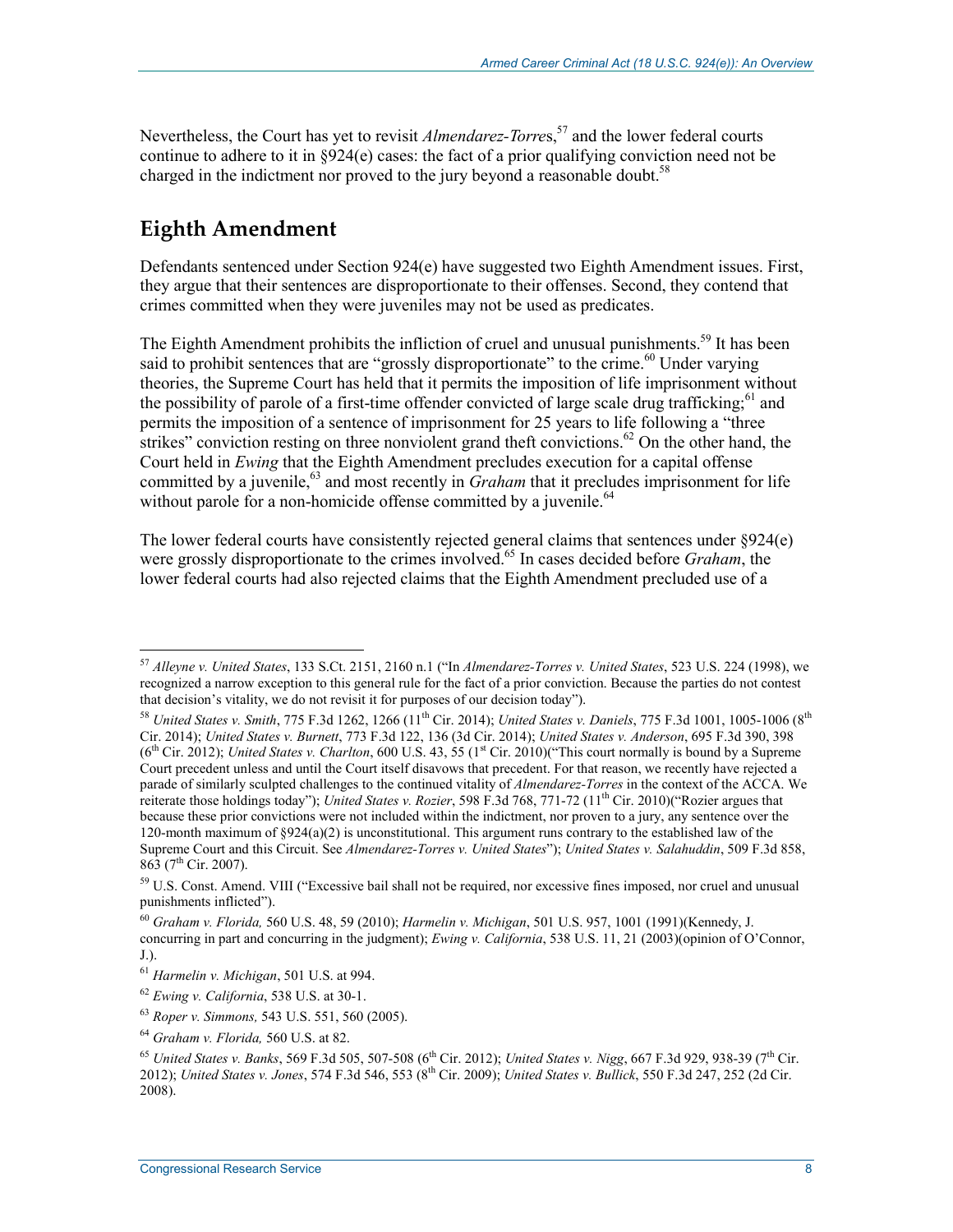juvenile predicate offense to trigger sentencing of an adult under  $8924(e)$ .<sup>66</sup> That pattern appears to have continued.<sup>67</sup>

### **Double Jeopardy**

The Fifth Amendment ensures that no "person be subject for the same offence to be twice put in jeopardy of life or limb."68 The double jeopardy clause protects against both successive prosecutions and successive punishments for the same offense.<sup>69</sup> The test for whether a defendant has been twice tried or punished for the same offense or tried or punished for two different offenses is whether each of the two purported offenses requires proof that the other does not.<sup>70</sup> Defendants have argued to no avail that the double jeopardy clause bars reliance on the predicate offenses or on  $\frac{922}{(g)}$  to trigger  $\frac{924}{(e)}$ .<sup>71</sup>

Two other circuits have found no Eighth Amendment impediment to mandatory life imprisonment sentences imposed under provisions other than §924(e) upon adults convicted of drug trafficking and based in part on predicate juvenile offenses, *United States v. Scott*, 610 F.3d 1009, 1017 (8<sup>th</sup> Cir. 2010)("Scott argues that the Eighth Amendment prohibits enhancing his sentence based on his previous felony drug convictions because he was a juvenile when he committed those crimes.... [W]e have upheld the use of juvenile court adjudications to enhance subsequent sentences for adult convictions.... The U.S. Supreme Court cases that Scott cites, *Roper* and *Graham*, do not change this result. These decisions established constitutional limits on certain sentences for offenses committed by juveniles. However, Scott was twenty-five years old at the time he committed the conspiracy offense in this case. Neither *Roper* nor *Graham* involved the use of prior offenses committed as a juvenile to enhance an adult conviction, as here.... the Court's analysis in *Graham* was limited to defendants sentenced to life in prison without parole for crimes committed as juveniles. The Court in *Graham* did not call into question the constitutionality of using prior convictions, juvenile or otherwise, to enhance the sentence of a convicted adult. Therefore, we affirm the constitutionality of Scott's life sentence under 21 U.S.C. §841(b)(1)(A)"); *United States v. Graham*, 622 F.3d 445, 461-64 (6<sup>th</sup> Cir. 2010)(same).

<sup>66</sup> *United States v. Jones*, 574 F.3d at 552-53 (8th Cir. 2009); *United States v. Salahuddin*, 509 F.3d 858, 863-64 (7th Cir. 2007); *United States v. Wilks*, 464 F.3d 1240, 1243 (11<sup>th</sup> Cir. 2006).

<sup>67</sup> *United States v. Orona*, 724 F.3d 1297, 1307-308 (10th Cir. 2013)("Unlike the defendants in *Roper* and *Graham*, Orona is being punished for his adult conduct. As we recently explained in rejecting a substantive due process challenge to ACCA's use of juvenile adjudications, the case upon which Orona relies involve sentences imposed directly for crimes committed while the defendants were young. In the case before us, an adult defendant faced an enhanced sentence for a crime he committed as an adult"); see also, *United States v. Burnett*, 773 F.3d 122, 136-38 (3d Cir. 2014); *United States v. Young*, 766 F.3d 621, 628 (6<sup>th</sup> Cir. 2014).

<sup>68</sup> U.S. Const. Amend. V.

<sup>69</sup> *United States v. Dixon*, 509 U.S. 688, 696 (1993); *North Carolina v. Pearce*, 395 U.S. 711, 717 (1969).

<sup>70</sup> *Blockburger v. United States*, 284, U.S. 299, 304 (1932); *United States v. Dixon*, 509 U.S. at 696 (1993); *United States v. Faulds*, 612 F.3d 566, 569 (7<sup>th</sup> Cir. 2010); *United States v. Ayala*, 601 F.3d 256, 265 (4<sup>th</sup> Cir. 2010); *United States v. Mahdi*, 598 F.3d 883, 888 (D.C. Cir. 2010).

<sup>&</sup>lt;sup>71</sup> *United States v. Keesee, 358 F.3d 1217, 1220* (9<sup>th</sup> Cir. 2004); *United States v. Studifin, 240 F.3d 415, 419* (4<sup>th</sup> Cir. 2001); *United States v. Bates*, 77 F.3d 1101, 1106 (8<sup>th</sup> Cir. 1996); *United States v. Wallace*, 889 F.2d 580, 584 (5<sup>th</sup> Cir. 1989).